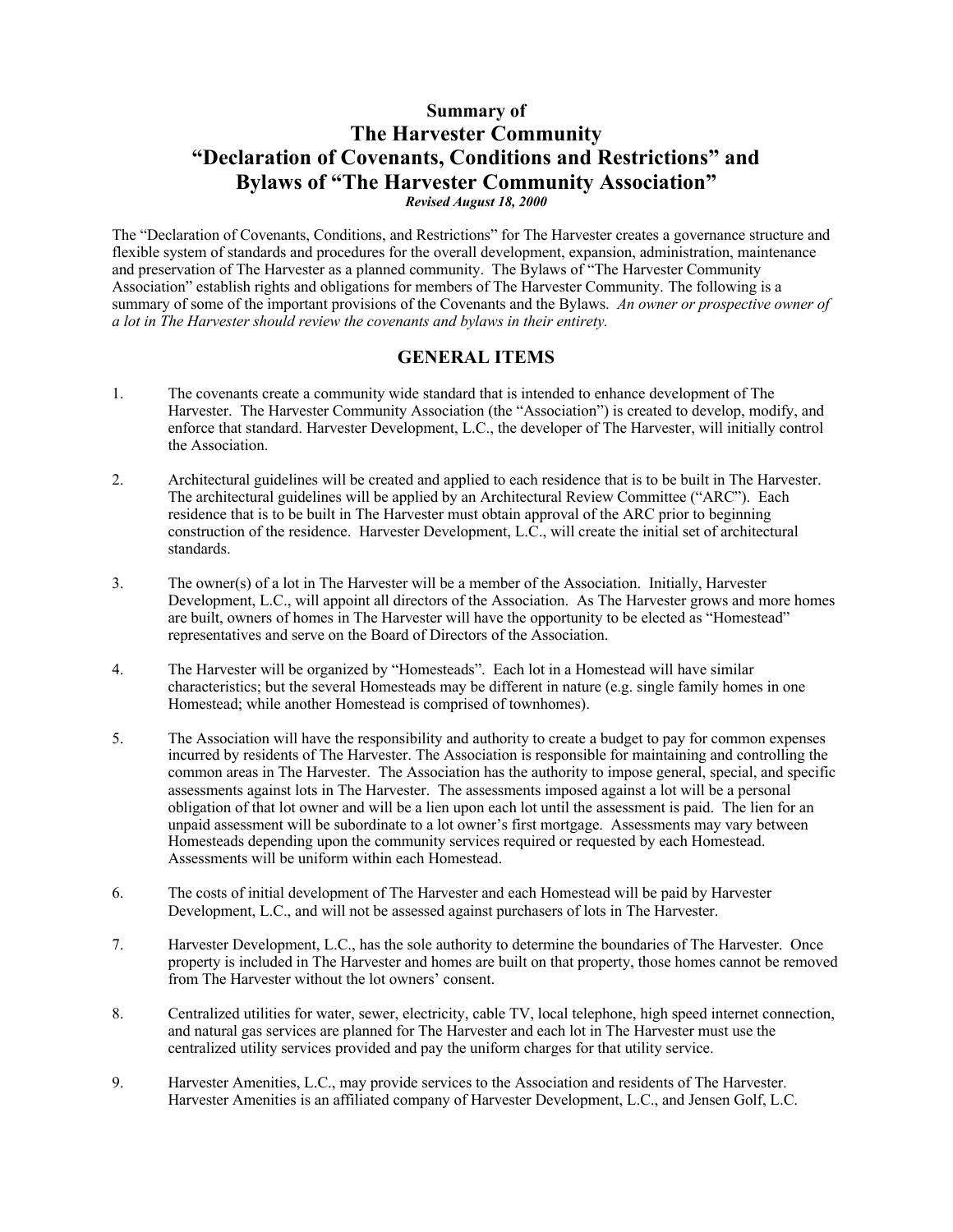- 10. The Harvester Golf Course is owned by Jensen Golf, L.C., and is not included as part of The Harvester.
- 11. The Harvester Golf Course is adjacent to The Harvester. Owners of lots in The Harvester that adjoin the golf course give all golfers and the golf course owner the right to retrieve stray golf balls that are hit onto lots in The Harvester and consent to golf course maintenance and operational activities that may effect lots in The Harvester.
- 12. The following activities may, in some manner, be restricted in The Harvester; parking vehicles on streets, having household pets other than cats and dogs, engaging in activities or hobbies that annoy other owners, burning leaves or brush except at times permitted by the Association, operating a business out of a residence that creates traffic or disrupts the neighborhood, and posting signs that are visible to other owners.
- 13. Homes may be leased in The Harvester. The Association may regulate and limit the location of homes that may be leased; the length of leases; and the family relationship of tenants in the leased homes.
- 14. Installation and design of fences on lots in The Harvester is subject to review and approval by the ARC.
- 15. Each lot in The Harvester must be adequately landscaped and trees must be protected during construction of residences in The Harvester.
- 16. Outdoor lighting is regulated in The Harvester.
- 17. Each Homestead will have requirements that apply to each residence in that Homestead. The requirements will identify minimum square footage of a residence; permitted exterior construction materials, roofing products and foundation types; size of a garage; building setbacks; location and size of "outbuildings"; and a time to complete construction of a residence after purchase of a lot.

## **SPECIFIC ITEMS**

- 1. LOT DIVISION.No lot shall be divided.
- 2. RESIDENTIAL USE. Each lot within the subdivision is hereby restricted to residential use and uses related to the convenience and enjoyment of such residential use. No more than three unrelated persons shall occupy, use, purchase, own, rent, or live in any of the residences. There shall be only one residential building per lot.
- 3. CONSTRUCTION. All buildings shall be of new construction only. No structure of any kind shall be moved onto any lot.
	- A. Size.

*Country Homes:* A single-story, split-foyer or split-level style residential building shall cover a ground floor living area of at least 1,750 square feet; one and one-half story residences shall contain a ground floor living area of at least 1,500 square feet and 850 square feet on the second floor; and two-story residences shall contain a ground floor living area of at least 1,500 square feet and 1,250 square feet on the second floor, all exclusive of attached porches, decks, breezeways, patios, courts, and garages. No residence may exceed thirty-five (35) feet in height above the natural grade at the highest point on the foundation.

*Country Estates:* A single-story, split-foyer or split-level style residential building shall cover a ground floor living area of at least 2,250 square feet; one and one-half story residences shall contain a ground floor living area of at least 2,000 square feet and 1,100 square feet on the second floor; and two-story residences shall contain a ground floor living area of at least 2,000 square feet and 1,500 square feet on the second floor, all exclusive of attached porches, decks, breezeways, patios, courts, and garages. No residence may exceed thirty-five (35) feet in height above the natural grade at the highest point on the foundation.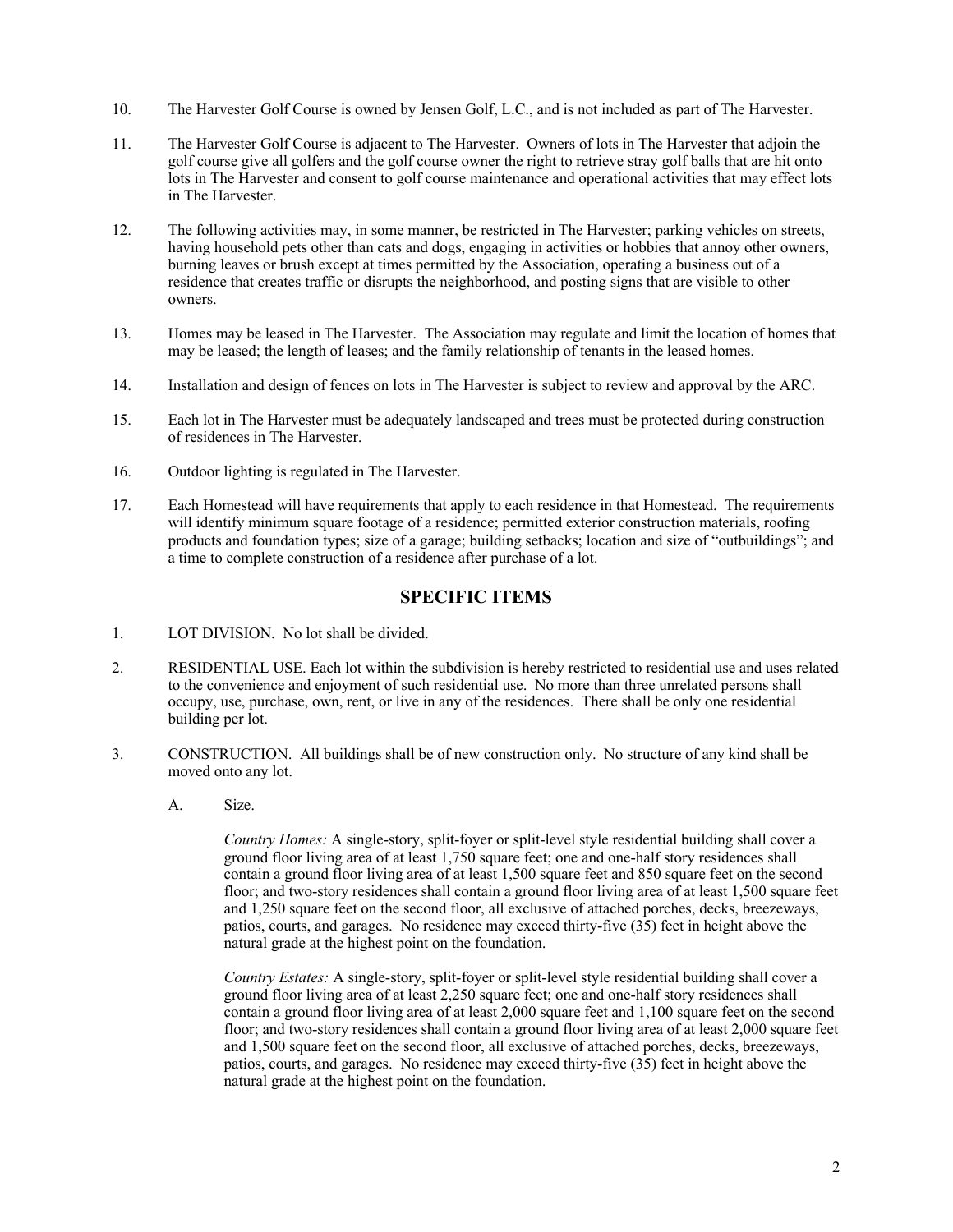- B. Setbacks. Setbacks from all lot lines for all structures shall be in accordance with the ordinances of Marshall County, Iowa, except that additional setback distances may be imposed by the Declarant and the ARC.
- C. Exterior veneer. The exterior veneer of any building shall be constructed of wood, brick, stone, stucco, steel siding, or other veneer material approved by the ARC.
- D. Roofing. The roofing of all buildings shall be of wood shake, slate, or heavy decorator shingles (e.g. Hallmark, Timberline, or equal quality). No three-tab asphalt shingles shall be used.
- E. Foundation. Foundations shall be constructed of wood or concrete. No more than twenty-five percent (25%) of the exterior walls of a single-story building shall be exposed concrete, and no more than fifteen percent (15%) of the exterior walls of a one and one-half story or two-story building shall be exposed concrete.
- F. Garage. All residences shall have an attached or detached garage sufficient in size to accommodate two or more automobiles, with a minimum size of four hundred (400) square feet. No more than one automobile shall be permitted to park on the driveway leading to a garage on a permanent basis.
- G. Fences. All fences erected along lot lines shall be a minimum of thirty (30) inches inside the lot line, unless a signed fence agreement is established by the adjoining Owners. No fences over three feet in height will be permitted within the front fifty (50) feet of any lot. No fences over six feet in height will be permitted anywhere on any lot. No chain-link fence shall be permitted on any lot. All swimming pools shall be completely surrounded by a locked, non-climbable fence six (6) feet high. All proposed fence designs and materials must be submitted to and approved in writing by the Declarant, or by an Architectural Control Committee composed of two or more representatives appointed by the Declarant.
- H. Construction period. The Owner of a lot shall build and complete a primary residence within two (2) years of the initial purchase of said lot from Declarant (closing on the lot). A monetary penalty of one percent  $(1\%)$  of the lot purchase price will be assigned monthly by the Declarant to the Owner if the residence is not completed within the said timeframe. The Declarant may waive this monetary penalty or may extend the time period in which an owner must complete a dwelling.A completed residence is defined as a residence suitable for occupancy. All building structures or other improvements of any nature must be completed within nine (9) months of the commencement date of the construction. Until the primary residence is constructed, the Owner shall keep the lot mowed and/or give the lot such maintenance as the character of any individual lot shall require to keep the lot attractive and not a detriment to the subdivision. No outbuilding structure may be built upon the lot before completion of the primary residence.
- I. Construction pre-approval. No building or accessory structure shall be commenced, erected, or maintained upon any lot nor shall any exterior addition to or change or alteration therein, be made until a site plan and building plans and specifications showing the nature, kind, shape, height, materials and location of the same, and a list of the names of the architect(s), building contractor and major subcontractors have been submitted to and approved in writing by the Declarant, or by the ARC, composed of two or more representatives appointed by the Declarant. The Owner must pay a design review fee of one-tenth of one percent (0.01%) of the total value of the improvement to the Declarant. The plans shall show existing topography, proposed topography, the general location of existing trees, proposed trees and landscaping, all proposed site improvements, building floor plans and architectural elevations of all sides of the proposed structure(s). The primary guidelines for approval are that the plans and specifications reflect the harmony of external design and location in relation to surrounding structures and topography. In the event the Declarant, or its designated committee, fail to approve or disapprove such design or location within thirty (30) days after said plans have been submitted to it, approval will not be required and this restriction will be deemed to have been fully complied with.
- J. Building control. Any deviation in construction from the approved plans and specifications on any building or accessory building which, in the judgment of the Declarant, is of substantial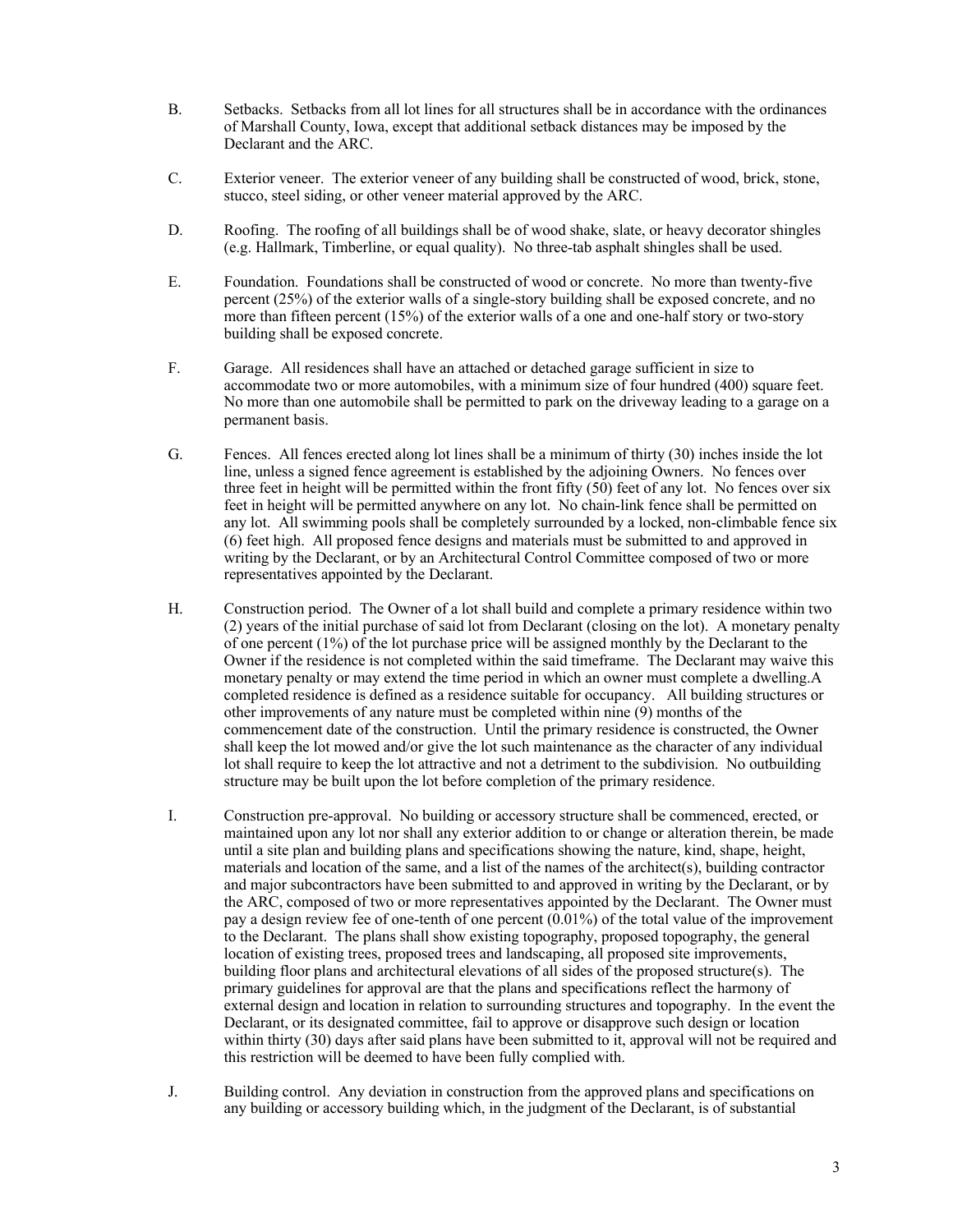detriment to the appearance of the structure and surrounding area, shall be corrected to conform to the approved plans at the expense of the Owner.

- 4. TEMPORARY STRUCTURES. No structure of a temporary character, trailer, tent, shack, garage, barn or other accessory buildings shall be used on any portion of any lot at any time as a residence, either temporary or permanent.
- 5. OFFENSIVE TRADE. No obnoxious or offensive trade shall be carried on upon any lot, nor shall anything be done thereon which may be or become an annoyance or nuisance to the adjacent properties or neighborhood. No lot shall be used or maintained as a dumping ground for rubbish or debris of any kind.
- 6. HOME BUSINESS. A business operated out of a residence shall be permitted so long as it is done wholly within the residence, it will not cause increased traffic or congestion within the subdivision, and there will be no outward indication, signs or otherwise, indicating such business enterprise; however no automotive repair or rebuilding or any other form of automotive manufacture, whether hire or otherwise shall occur on any lot or driveway in the said subdivision. Pre-approval must be granted in writing from the Declarant before home business operation begins. All home businesses must be approved by Marshall County.
- 7. YARD MAINTENANCE. All Owners shall keep each lot mowed, raked, weed-free or weed-controlled and free of debris. All Owners shall be responsible for implementing appropriate erosion control measures before, during, and after construction. Such measures may include temporary sedimentation areas, silt fences, and ground cover, planting and seeding to cover all exposed areas and prevent erosion. If in the opinion of the Declarant, its attorney-in-fact or successor in interest, such erosion is not properly controlled, corrective action may be taken and the costs thereof assessed against the Owner. No leaf burning shall be permitted on any lot, unless permitted in writing by Declarant.
- 8. TRASH/GARBAGE REMOVAL. All rubbish, trash or garbage shall be regularly removed from each lot, and shall not be allowed to accumulate thereon. No trash burning or burning of building materials shall be permitted on any lot.
- 9. GARDENING. Gardening of food products shall be done in individual backyards only. Flower gardens and other similar landscaping gardens shall not be restricted to any area on the lot.
- 10. LANDSCAPING. Each lot within the subdivision shall be adequately landscaped upon completion of the primary residence. Owners with less than fifteen (15) percent mature tree coverage on each lot will be required before occupancy to plant and maintain two (2) hardwood trees of 2" caliper or greater and four (4) hardwood trees of 1-1/2" caliper or greater. Owners with between fifteen (15) percent less than fifty (50) percent mature tree coverage on each lot will be required before occupancy to plant and maintain one (1) hardwood tree of 2" caliper or greater and two (2) hardwood trees of  $1-1/2$ " caliper or greater. Owners with fifty (50) percent or greater mature tree coverage on each lot will not be required to plant any hardwood trees. No trees or plants that exceed six (6) feet in height at full growth may be planted within fifty (50) feet of the golf course property, unless permitted in writing by Jensen Golf, L.C.

All unimproved areas of each lot shall either be sodded or seeded before completion of the primary residence. If said completion will occur during a season which makes it impossible to accomplish the task, occupancy shall occur and said work will immediately be completed by the Owner when weather conditions first permit.

- 11. CHEMICALS. Any chemical fertilizer, herbicide, or pesticide that may be used shall be applied and disposed of in an environmentally responsible manner. Declarant reserves the right to ban any chemical fertilizer, herbicide, or pesticide that may interfere with the maintenance and care of the golf course property adjoining the subdivision.
- 12. NO HUNTING. No hunting, trapping, shooting of wildlife or discharging of firearms shall be allowed in the subdivision.
- 13. NO MOBILE OR MODULAR HOMES. There shall be no mobile homes or modular homes placed nor erected on any lot.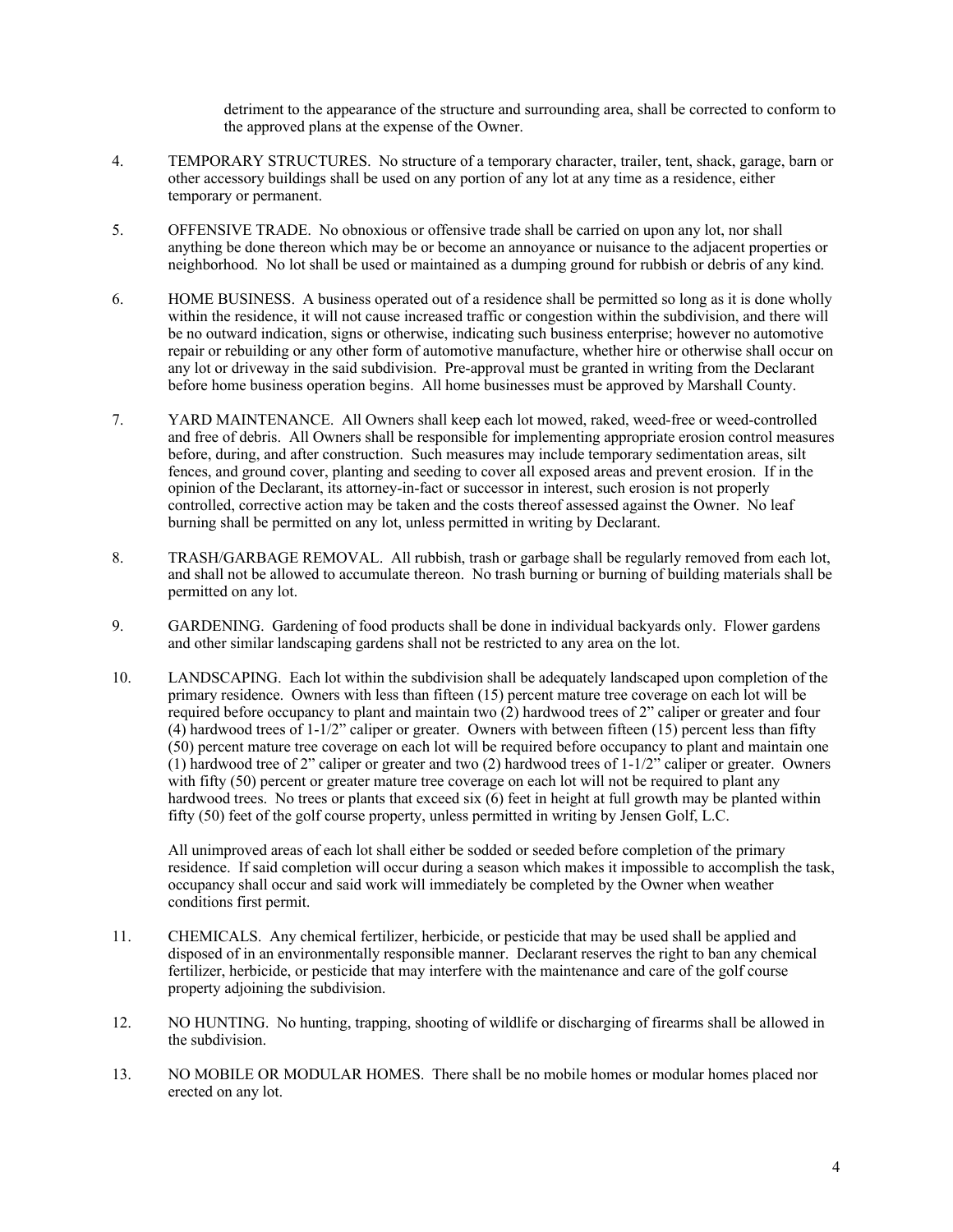14. OUTBUILDINGS AND ACCESSORY STRUCTURES. One outbuilding (excluding a detached garage) will be allowed per lot, with architectural design to coincide with the primary residence and constructed in the side or rear yards of the lot. An outbuilding must be naturally screened from view of other properties. The size of the outbuilding shall be not more than one-half of the foundation of the residence, including attached garage space. The outbuilding will be subject to the provisions of paragraph 3 hereof.

Any dog run, trash receptacle or other small outside structure not considered an outbuilding shall be properly screened by shrubbery or by a decorated fence, or both, and will be subject to the provisions of paragraph 3 hereof.

15. SEASONAL OR RECREATIONAL VEHICLES. All recreational vehicles, travel trailers, motor homes, fold-down campers, snow mobiles, boats, mowers and all self-propelled vehicles other than operable automobiles shall be kept out of view from adjoining residences and the public right-of-way. No commercial vehicles, trucks or enclosed commercial trailers exceeding a gross vehicle weight of 10,000 pounds or eight feet in height shall be parked or kept on any lot.

There shall be no recreational snow-mobiling or motorized off-road vehicle use within the subdivision except directly to or from an Owner's residence and a destination outside of the subdivision. Such vehicles may be used for the conveyance of emergency supplies, emergency transportation and preparation and maintenance of cross-country ski trails and the occasional use required for the conveyance of firewood and chores.

- 16. PETS. No animals, livestock, nor poultry of any kind shall be raised, bred or kept on any lot, except dogs, cats, and other common household pets may be kept so long as they are not kept, bred, or maintained for commercial purposes. Dogs, cats and other common household pets must be tied, fenced, leashed or kept in a run when outside. In no event shall such animals be kept on any lot if they unreasonably disturb the owners or residents of any other lot within the subdivision.
- 17. TELEVISION ANTENNAS AND TELEVISION SATELLITE DISHES. Television or radio antennas of less than ten (10) feet in height are permitted on dwellings or garages. Satellite dishes, if less than four feet in diameter, shall be permitted in the rear or side yards only.
- 18. DRAINAGE EASEMENTS. Drainage from an Owner's property shall not adversely affect any other Owner.
- 19. TREES. The knocking down or cutting down of trees or saplings shall be limited to clearing for construction or the removal of diseased or damaged trees or the thinning of trees to promote growth. Established trees removed for construction shall be only those directly on the structure site or not greater than ten (10) feet from the structure or four (4) feet from any road or driveway.

Any Owner desiring to fell or cut down any tree with a trunk diameter greater than six (6) inches must obtain prior permission from the Declarant, or its designated committee.

- 20. LIGHTING. Lots may have a security light of minimal wattage that is the least intrusive as possible to neighbors. All outdoor light fixtures shall be designed, located, installed and maintained to prevent light trespass beyond the boundaries of the lot. It is recognized that night lighting may occasionally be required for special uses or events; however, residents shall make reasonable efforts to minimize use of other exterior night lighting. "Full-cutoff" outdoor lighting fixtures, where no light is emitted at or above the horizontal plane of the fixture, shall be required for dusk to dawn light fixtures that exceed 300 lumens. Manually switched or occupancy sensor switched light fixtures that exceed 1000 lumens shall be "fullcutoff" fixtures. Christmas lighting or other temporary outdoor lighting is exempted from these requirements.
- 21. SIGNS. There shall be no signs posted in the subdivision, except those approved by the Association. Temporary signs may be posted for less than forty-eight (48) hours, for special events.
- 22. NOISE. There shall be a limited noise level of thirty (30) decibels allowed to be emitted from any lot when measured from any other lot in the subdivision. Exceptions shall be lawnmowers, snow blowers,